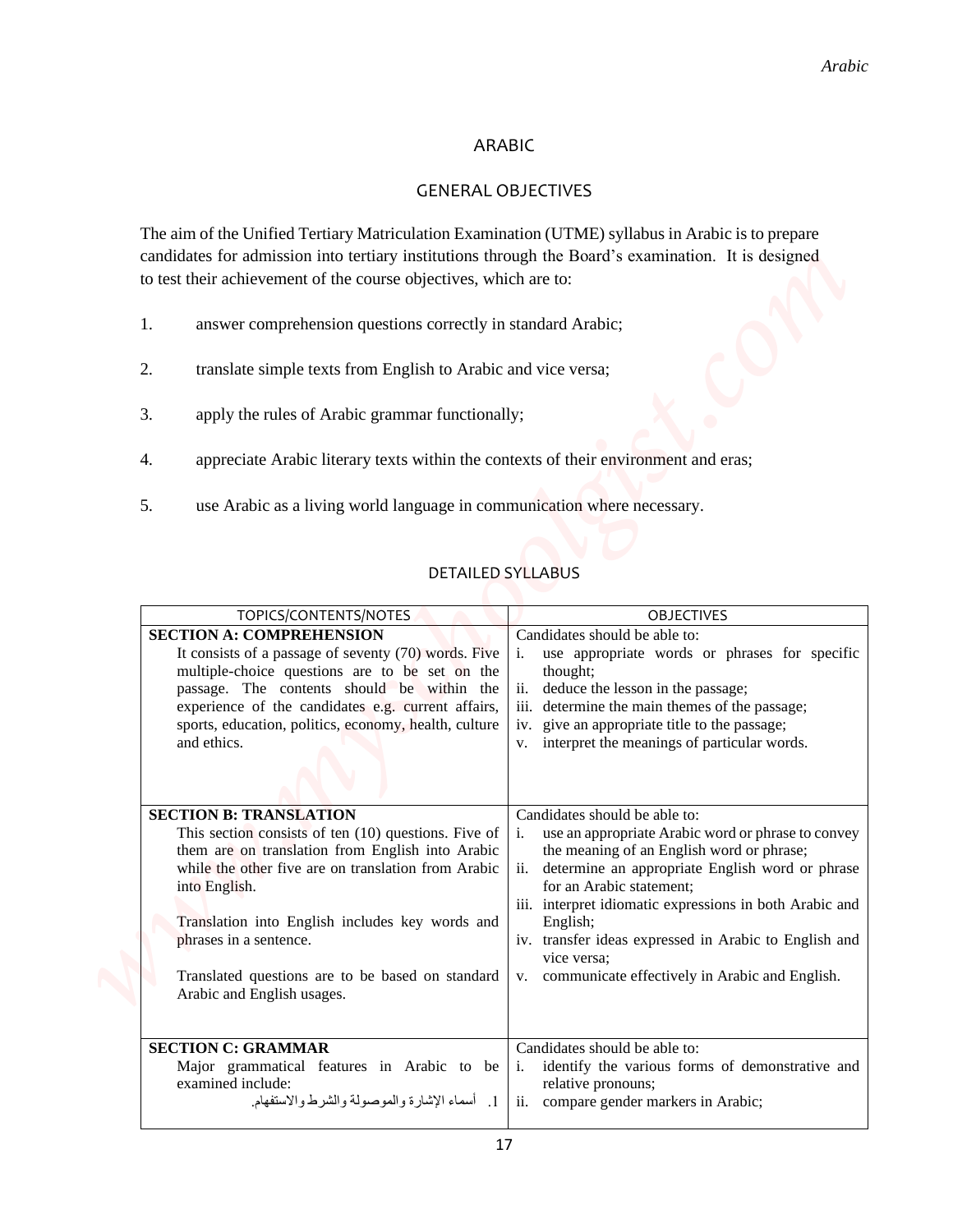#### *Arabic*

|                                                                                                                                                        |                                                                                                     | Arabic                                                                                                                                                                                 |
|--------------------------------------------------------------------------------------------------------------------------------------------------------|-----------------------------------------------------------------------------------------------------|----------------------------------------------------------------------------------------------------------------------------------------------------------------------------------------|
| Demonstrative,<br>relative,<br>1.<br>interrogative pronouns.<br>Gender (Masculine and Feminine).<br>2.                                                 | conditional<br>and<br>2. المذكر والمؤنث.                                                            | iii. identify the characteristics of Arabic nouns;<br>iv. differentiate between singular and dual forms of                                                                             |
| Characteristics of noun.<br>3.<br>Dual.<br>4.                                                                                                          | 3. علامات الاسم.<br>4. المثنى.<br>5. الجموع:                                                        | nouns;<br>v. construct plural forms of singular nouns;                                                                                                                                 |
| Plurals:<br>5.<br>a. sound masculine plural                                                                                                            | أ – جمع المذكر السالم.<br>ب – جمع المؤنث السالم                                                     |                                                                                                                                                                                        |
| b. sound feminine plural<br>c. broken plural                                                                                                           | ج – جمع التكسير<br>6. المضاف والمضاف إليه.                                                          | vi. identify and construct phrases and their usages;<br>vii. differentiate between separable and inseparable<br>pronouns;<br>viii. identify correct usage of adjectives, conjunctions, |
| Construct phrases.<br>6.<br>Separable and inseparable pronouns.<br>7.<br>8.<br>Appendants:<br>a. adjective;                                            | 7. الضمائر المنفصلة و المتصلة<br>8. التوابع:<br>أ _ النعت.                                          | permutative and emphasis in Arabic sentences;                                                                                                                                          |
| b. conjunction;<br>c. the permutative;<br>d. emphasis.                                                                                                 | ب _ العطف.<br>ج – البدل.<br>د _ التوكيد.<br>9. حروف الجر والنصب والجزم                              | ix. apply correct preposition particles in a given<br>sentence;<br>differentiate between transitive and intransitive<br>X.                                                             |
| Prepositions.<br>9.<br>10. Transitive & Intransitive verbs.                                                                                            | 10. الفعل اللازم والفعل المتعدي.<br>11. الفعل                                                       | verbs and use them in sentences;<br>xi. identify the perfect verbs and their forms;<br>xii. identify the imperfect verbs and their grammatical<br>words in sentences;                  |
| الماضي<br>11. The perfect verb.<br>12. The imperfect verb:<br>a. the indicative.<br>b. the subjunctive.<br>c. the jussive.<br>13. The imperative verb. | 12. فعل المضارع:<br>أ ــ المرفوع<br>ب ــ المنصوب<br>ج ــ المجزوم.<br>13. فعل الأمر.<br>14. النواسخ: | xiii. identify the imperative verbs and their forms;<br>xiv. identify the kinds of modifiers and apply them in<br>Arabic usage;                                                        |
| 14. The modifiers:<br>a. Kana and its associates<br>b. Inna and its associates<br>c. Zanna and its associates                                          | أ ــ كان و أخواتها<br>ب ـــ إن و أخواتها<br>ج – ظن و أخواتها                                        | xv. differentiate between trilateral and derived<br>verbs;                                                                                                                             |
| 15. Trilateral and derived verb.                                                                                                                       | 15. الفعل الثلاثي المجرد و المزيد فيه.                                                              | xvi. identify the types of derivatives;                                                                                                                                                |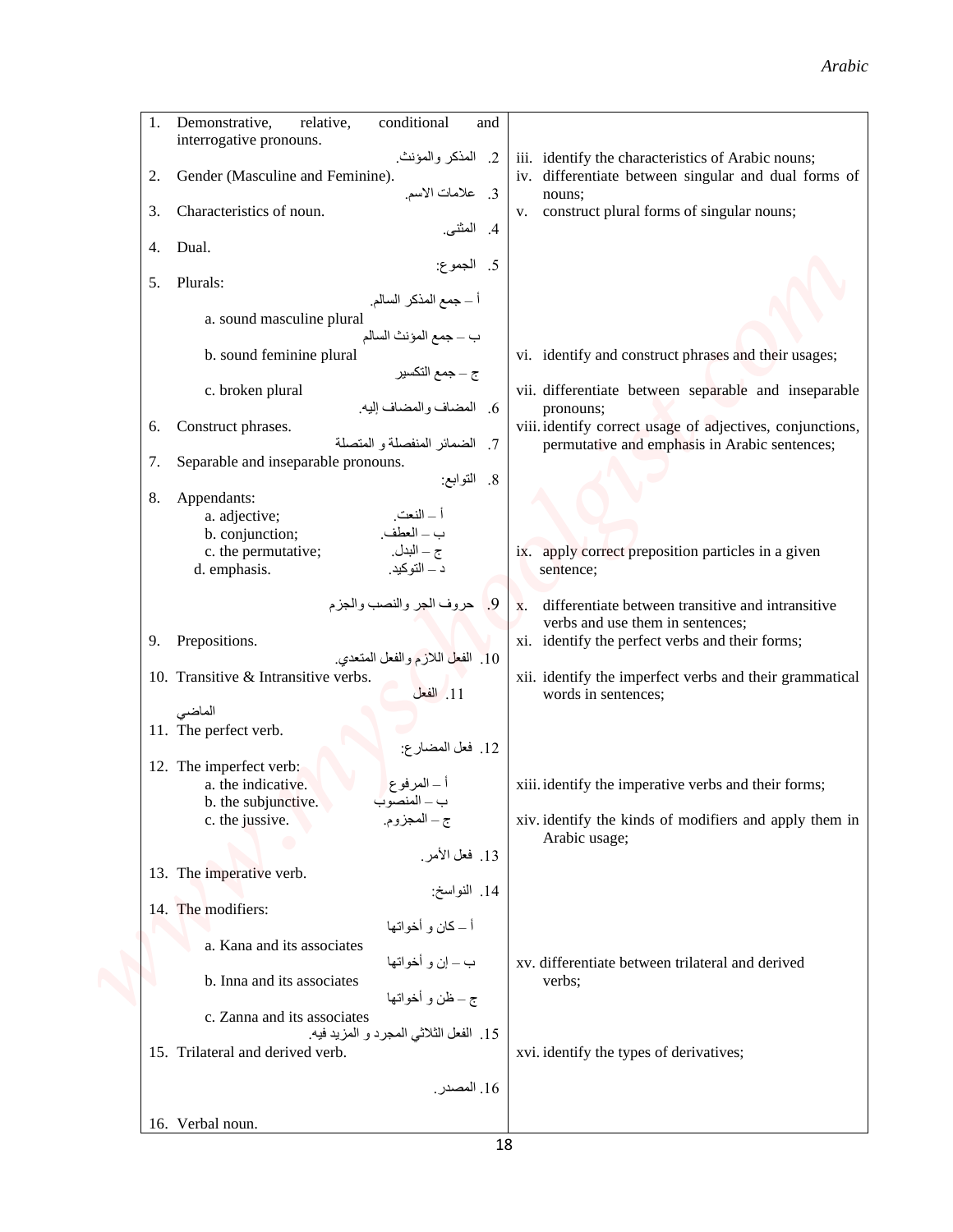|                                                                                                                                                                                                                                                                                                                                                                                                                                                                                                                                                                                                                                        | Arabic                                                                                                                                                                                                                                                                                                                                                                                            |
|----------------------------------------------------------------------------------------------------------------------------------------------------------------------------------------------------------------------------------------------------------------------------------------------------------------------------------------------------------------------------------------------------------------------------------------------------------------------------------------------------------------------------------------------------------------------------------------------------------------------------------------|---------------------------------------------------------------------------------------------------------------------------------------------------------------------------------------------------------------------------------------------------------------------------------------------------------------------------------------------------------------------------------------------------|
| 17- Derivatives:<br>أ - اسم الفاعل.                                                                                                                                                                                                                                                                                                                                                                                                                                                                                                                                                                                                    | 17- المشتقات:<br>xvii. apply the rules governing conditional sentences,<br>identify, construct and differentiate them in<br>normal sentences;                                                                                                                                                                                                                                                     |
| active participle.<br>a.<br>ب- اسم المفعول.<br>passive participle.<br>b.<br>ج- اسم التفضيل.<br>c. comparative/superlative.<br>هـ ـ اسم الآلة.<br>d. noun of instrument.<br>و - اسما الزمان و المكان.<br>e. nouns of time and place.<br>ز - اسم النسبة.<br>f. relative adjective.<br>ح- اسم المبالغة<br>g. hyperbole noun.<br>18. Conditional sentence.<br>19. العدد (1 - 1000 فقط)<br>19. Numeral $(1 - 1000)$ .<br>20. الفاعل و نائب الفاعل.<br>20. Active and passive voices.<br>21. Subject and predicate.<br>22. منصوبات الأسماء:<br>22. Nouns in the accusative<br>أ _ المفعول به.<br>ب _ المفعول فيه (ظرف).<br>a. direct object; | xviii. recognise and count Arabic numerals from 1 to<br>1000 and identify the intricacies involved in their<br>usage;<br>xix. distinguish between doer and doer-substitute and<br>apply them in sentences;<br>xx. identify different types of adverbial clauses, the<br>exempted, specification and the vocative and use<br>them in standard Arabic.<br>18. الجملة الشرطية<br>21. المبتدأ والخبر. |
| b. adverbs of place and time;<br>c. adverb of circumstance;<br>د ــ المستثنى بإلا.<br>d. the exempted with <i>illa</i> ;<br>e. the specification;<br>f. the vocative.<br><b>SECTION D: COMPOSITION</b><br>This section consists of five (5) questions on<br>subjects relating to the lives and environment of the<br>candidates, e.g. education, culture, health, politics,<br>economy, sports and current affairs.                                                                                                                                                                                                                    | ج – الحال.<br>هـ ـ التمييز ِ<br>و – المنادي.<br>Candidates should be able to:<br>use appropriate words for specific thoughts;<br>i.<br>use correct idiomatic expressions in Arabic;<br>ii.<br>iii. communicate effectively in Arabic;<br>iv. express ideas clearly in Arabic;<br>v. demonstrate the use of common Arabic idioms and                                                               |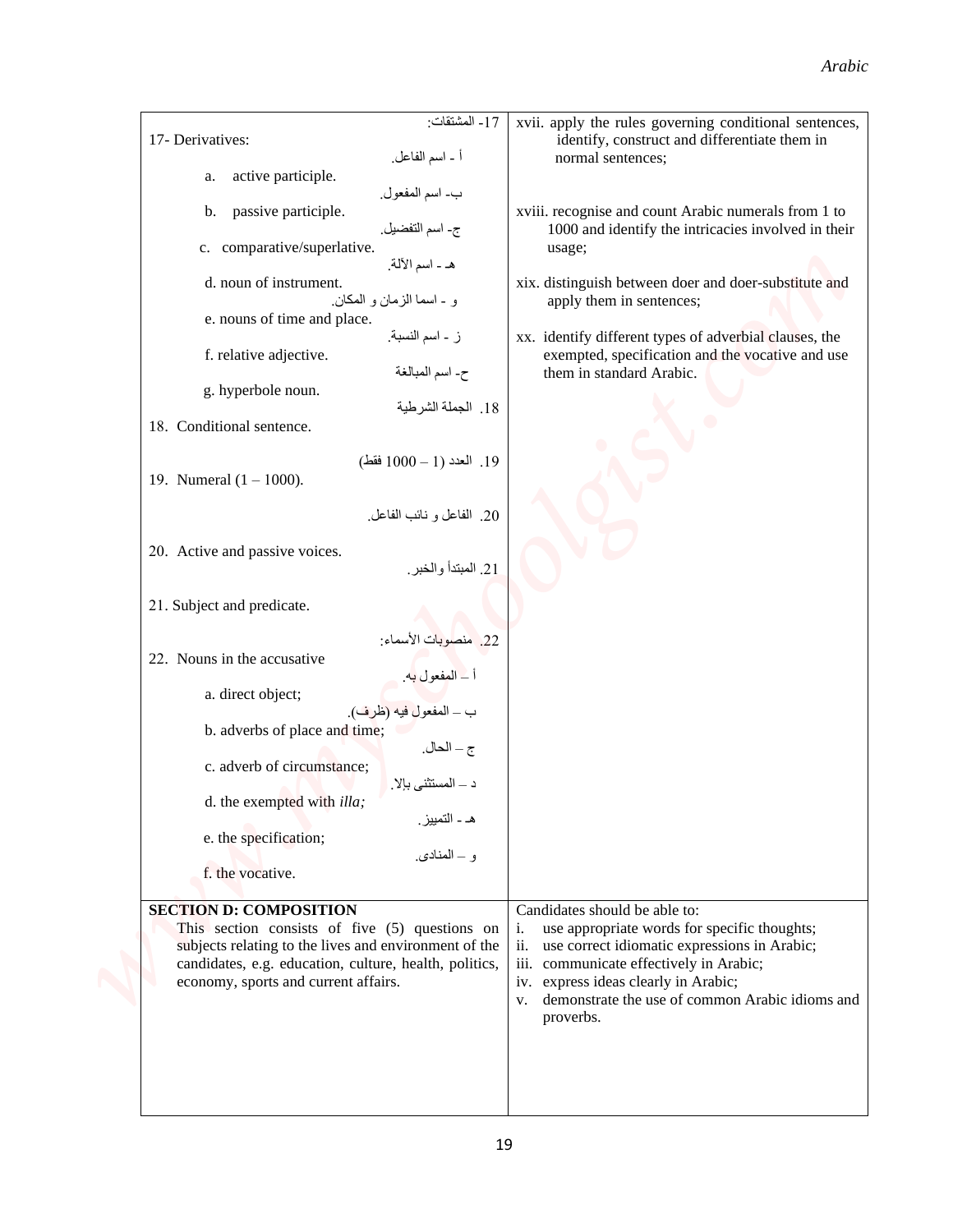| <b>SECTION E: ARABIC LITERATURE</b><br>This section consists of ten $(10)$ questions on notable<br>literary figures and their works cutting across<br>various periods which include the following:                                                                                                                                                                                                                                                                                                                                                                                                                                                                                                                                                                                                                                                                                                                                                                                                                                                                                                                                                                                                                                                              | Candidates should be able to:                                                                                                                                                                                                                                                                                                                                                                                                                                                                                                                                                                    |
|-----------------------------------------------------------------------------------------------------------------------------------------------------------------------------------------------------------------------------------------------------------------------------------------------------------------------------------------------------------------------------------------------------------------------------------------------------------------------------------------------------------------------------------------------------------------------------------------------------------------------------------------------------------------------------------------------------------------------------------------------------------------------------------------------------------------------------------------------------------------------------------------------------------------------------------------------------------------------------------------------------------------------------------------------------------------------------------------------------------------------------------------------------------------------------------------------------------------------------------------------------------------|--------------------------------------------------------------------------------------------------------------------------------------------------------------------------------------------------------------------------------------------------------------------------------------------------------------------------------------------------------------------------------------------------------------------------------------------------------------------------------------------------------------------------------------------------------------------------------------------------|
| أ ـــ المدخل إلى الأدب العربي.<br>a) Introduction to Arabic literature.<br>ـ الأدب تعريفه وأقسامه وفنونه.<br>ـ العصور الأدبية.<br>- الشعر نعريفه وأنواعه وأغر اضه<br>۔ النثر  تعریفه وفنونه<br>ب ــ العصر الجاهلي (حوالي 500 - 610 م).<br>The Pre-Islamic Period $(500 - 610 \text{ C.E.}).$<br>a)<br>- زهير بن أبي سلمي وقصيدته الحكمية الميمية.<br>- هاشم بن عبد مناف وخطبته في مكارم الأخلاق.<br>ج – العصور الإسلامية (610 – 1798م).<br>The Islamic Period $(610 - 1798 \text{ C.E.})$ .<br>b)<br>- النبي (ص) وخطبته في فتح مكة.<br>- كعب بن ز هير وقصيدته "بانت سعاد".<br>ـ النقائض بين الفرزدق وجرير .<br>- المنتبي وقصيدته "سيف الدولة الباسل".<br>د – العصر الحديث (1798م إلى اليوم).<br>The Modern Period (1978 to date).<br>c)<br>- محمود سامي البارودي وقصيدته في الفخر . " أبي الدهر "<br>- حافظ إبر أهيم و قصيدته "اللغة العر بية".<br>- مرتضى بدماصي وكتابه "مستقبل اللغة العربية"<br>هـ ـ الأدب <mark>العربي</mark> في غرب إفريقيا.<br>d) Arabic Literature in West Africa.<br>- الشيخ عبد الله بن فودي <mark>وقصيدته " الرد على قصيدة غونى البرنو ي</mark> ".<br>- محمد ثالث مي أنغوا وروايته " لماذا يكرهوننا"<br>ـ الشيخ آدم عبد الله الإلوري وخطبته في فضل العلم<br>- أ.د. عيسى ألبي أبوبك <mark>ر</mark> وقصي <mark>دته " آفة العصر</mark> " | $\mathbf{i}$ .<br>identify the essence of Arabic literature; poetry,<br>prose and their periods.<br>ii. identify pre-Islamic Arabic poetic and prosaic<br>traditions and conventions;<br>iii. identify and analyse the style of figurative<br>expressions contained in a given Islamic<br>literature;<br>iv. describe the aesthetic features in literary texts and<br>assess their modern cultural values;<br>v. evaluate areas of successful use of Arabic as a<br>medium of West African novel and drama;<br>vi. analyse their contents and describe their major<br>characteristics and plots. |